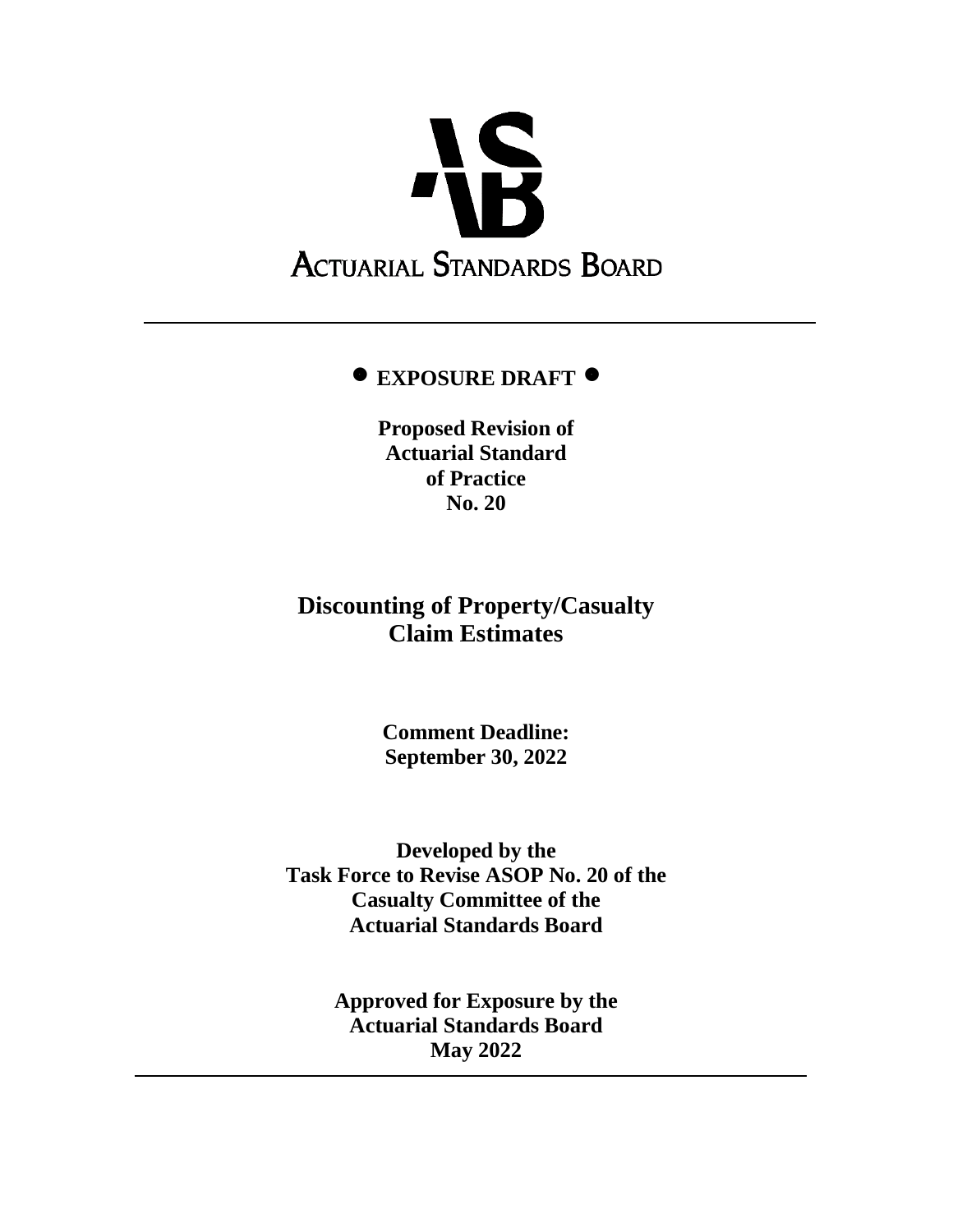# **TABLE OF CONTENTS**

|                             | <b>Transmittal Memorandum</b>                                                                  |                         |  |
|-----------------------------|------------------------------------------------------------------------------------------------|-------------------------|--|
| <b>STANDARD OF PRACTICE</b> |                                                                                                |                         |  |
|                             | Section 1. Purpose, Scope, Cross References, and Effective Date                                | 1                       |  |
| 1.1                         | Purpose                                                                                        | $\mathbf{1}$            |  |
| 1.2                         | Scope                                                                                          | $\mathbf{1}$            |  |
| 1.3                         | <b>Cross References</b>                                                                        | $\frac{2}{2}$           |  |
| 1.4                         | <b>Effective Date</b>                                                                          |                         |  |
|                             | Section 2. Definitions                                                                         | $\overline{c}$          |  |
| 2.1                         | Claim Estimate                                                                                 | 3                       |  |
| 2.2                         | Coverage                                                                                       | $\overline{\mathbf{3}}$ |  |
| 2.3                         | <b>Discounted Claim Estimate</b>                                                               | 3                       |  |
| 2.4                         | <b>Insurance Risk</b>                                                                          |                         |  |
| 2.5                         | <b>Investment Risk</b>                                                                         | $\frac{3}{3}$           |  |
| 2.6                         | <b>Present Value</b>                                                                           | 3                       |  |
| 2.7                         | <b>Risk-Free Interest Rate</b>                                                                 |                         |  |
| 2.8                         | <b>Risk Margin</b>                                                                             | $\frac{3}{3}$           |  |
| 2.9                         | <b>Risk Retention</b>                                                                          | 3                       |  |
| 2.10                        | <b>Risk Transfer</b>                                                                           | 3                       |  |
|                             | Section 3. Analysis of Issues and Recommended Practices                                        | 3                       |  |
| 3.1                         | <b>Intended Purpose</b>                                                                        | 3                       |  |
| 3.2                         | Significance of Methods, Models, and Assumptions                                               | $\overline{4}$          |  |
| 3.3                         | <b>Payment Timing</b>                                                                          | $\overline{4}$          |  |
|                             | 3.3.1 Unbiased Assumptions                                                                     | $\overline{4}$          |  |
|                             | <b>Consistency of Assumptions</b><br>3.3.2                                                     | $\overline{4}$          |  |
|                             | 3.3.3<br><b>Consistency of Estimates</b>                                                       | $\overline{4}$          |  |
|                             | Consistency with Expected Future Conditions<br>3.3.4                                           | $\overline{4}$          |  |
|                             | 3.3.5<br>Data                                                                                  | $\overline{4}$          |  |
|                             | 3.3.6<br>Recoverables                                                                          | $\overline{4}$          |  |
|                             | 3.3.7<br><b>Unpaid or Future Claim Components</b>                                              | 5                       |  |
| 3.4                         | <b>Discount Rates</b>                                                                          | 5                       |  |
|                             | <b>Selection of Discount Rates</b><br>3.4.1                                                    | 5                       |  |
|                             | <b>Consideration of Economic Conditions</b><br>3.4.2                                           | 6                       |  |
| 3.5                         | <b>Risk Margins</b>                                                                            | 6                       |  |
| 3.6                         | <b>Significant Limitations</b>                                                                 |                         |  |
| 3.7                         | Changes in Methods, Models, and Assumptions                                                    |                         |  |
| 3.8                         | 6<br>$\boldsymbol{7}$<br>Reliance on Methods, Models, or Assumptions Selected by Another Party |                         |  |
| 3.9                         | Reliance on Others for Data, Projections, and Supporting Analysis<br>7                         |                         |  |
| 3.10                        | $\boldsymbol{7}$<br><b>Reliance on Another Actuary</b>                                         |                         |  |
| 3.11                        | Reliance on Expertise of Others                                                                |                         |  |
| 3.12                        | Documentation                                                                                  | $\boldsymbol{7}$        |  |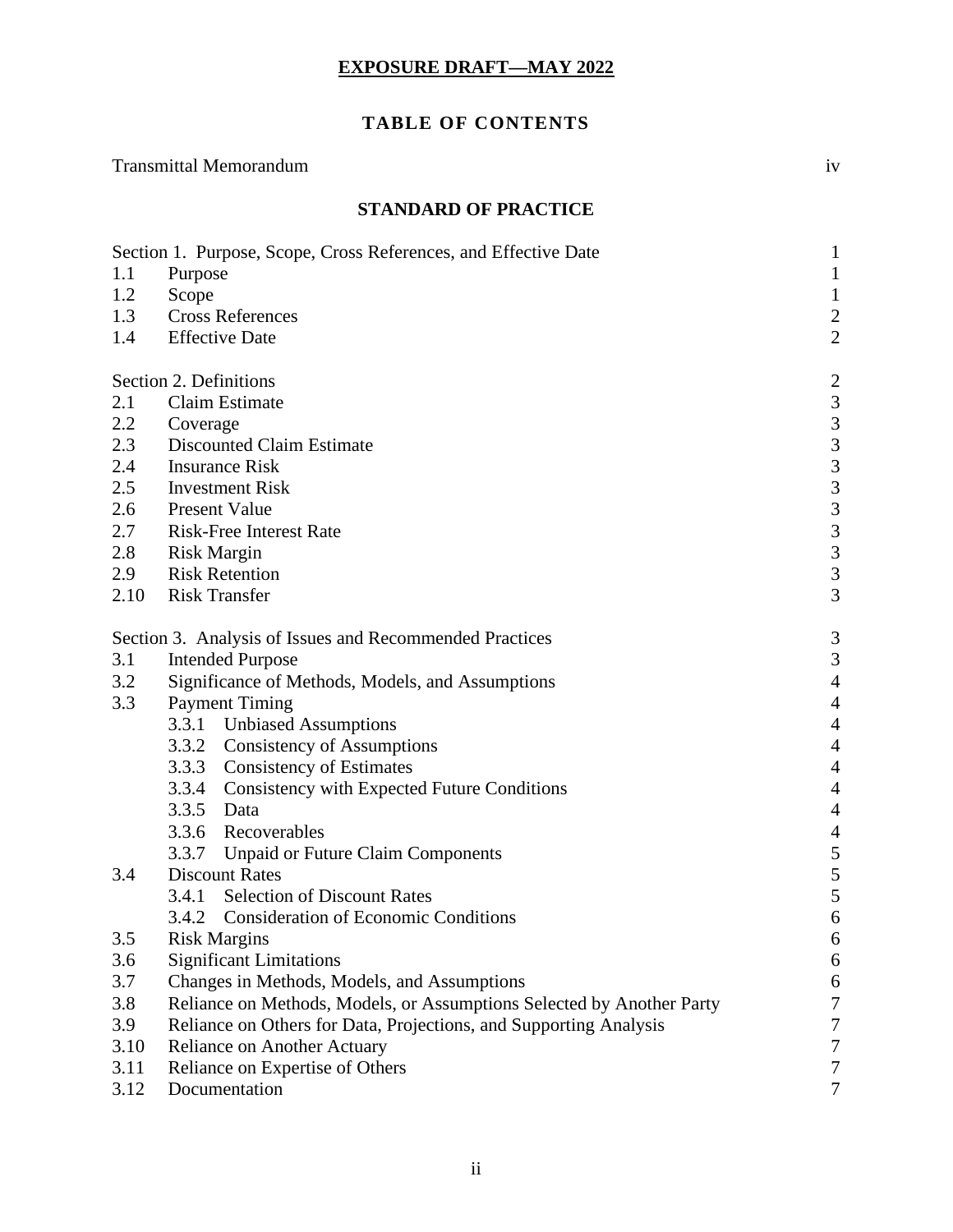| Section 4. Communications and Disclosures                   |        |  |
|-------------------------------------------------------------|--------|--|
| Required Disclosures in an Actuarial Report<br>4.1          | $\tau$ |  |
| <b>Additional Disclosures in an Actuarial Report</b><br>4.2 | 9      |  |
| 4.3<br>Confidential Information                             | 9      |  |
| <b>APPENDIX</b>                                             |        |  |
| Appendix—Background and Current Practices                   | 10     |  |
| Background                                                  | 10     |  |
| <b>Current Practices</b>                                    |        |  |

Current Practices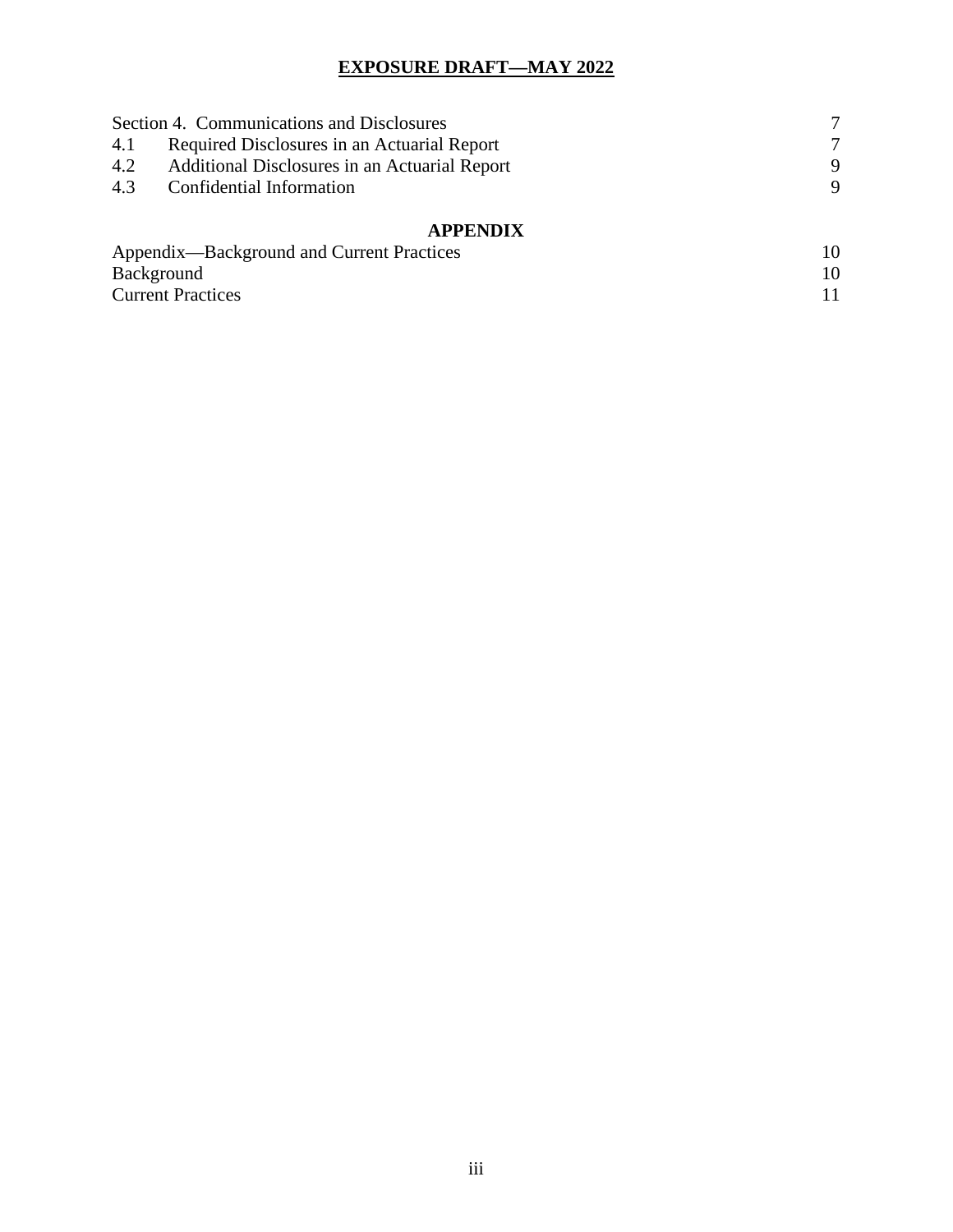#### May 2022

- **TO:** Members of Actuarial Organizations Governed by the Standards of the Actuarial Standards Board and Other Persons Interested in Discounting of Property/ Casualty Claim Estimates
- **FROM:** Actuarial Standards Board (ASB)
- **SUBJ:** Proposed revision of Actuarial Standard of Practice (ASOP) No. 20

This document contains the exposure draft a proposed revision of ASOP No. 20, *Discounting of Property/Casualty Claim Estimates*. Please review this exposure draft and give the ASB the benefit of your comments and suggestions. Each written comment letter or email received by the comment deadline will receive consideration by the drafting committee and the ASB.

The ASB appreciates comments and suggestions on all areas of this proposed standard. The ASB requests comments be provided using the Comments Template that can be found [here](http://www.actuarialstandardsboard.org/asb-comment-template/) and submitted electronically to comments@actuary.org. Include the phrase ["ASOP No. 20"] COMMENTS"] in the subject line of your message. Also, please indicate in the template whether your comments are being submitted on your own behalf or on behalf of a company or organization.

The ASB posts all signed comments received on its website to encourage transparency and dialogue. Comments received after the deadline may not be considered. Anonymous comments will not be considered by the ASB nor posted on the website. Comments will be posted in the order that they are received. The ASB disclaims any responsibility for the content of the comments, which are solely the responsibility of those who submit them.

For more information on the exposure process, please see the ASB Procedures Manual.

#### **Deadline for receipt of comments: September 30, 2022**

#### History of the Standard

ASOP No. 20, *Discounting of Property and Casualty Loss and Loss Adjustment Expense Reserves,* was originally adopted by the ASB in April 1992. In 2011, ASOP No. 20 was revised to reflect current terminology and practice and to provide more consistency with the language in ASOP No. 43, *Property/Casualty Unpaid Claim Estimates*. The 2011 revision removed guidance on risk margins.

This revision is being prepared to address potential scope gaps with other ASOPs, reflect the interaction between this standard and ASOP No. 53, *Estimating Future Costs for Prospective Property/Casualty Risk Transfer and Risk Retention*, and address changes in actuarial practice in the area of estimating the future costs of prospective risk transfer or risk retention developed for ratemaking or premium or loss accrual purposes.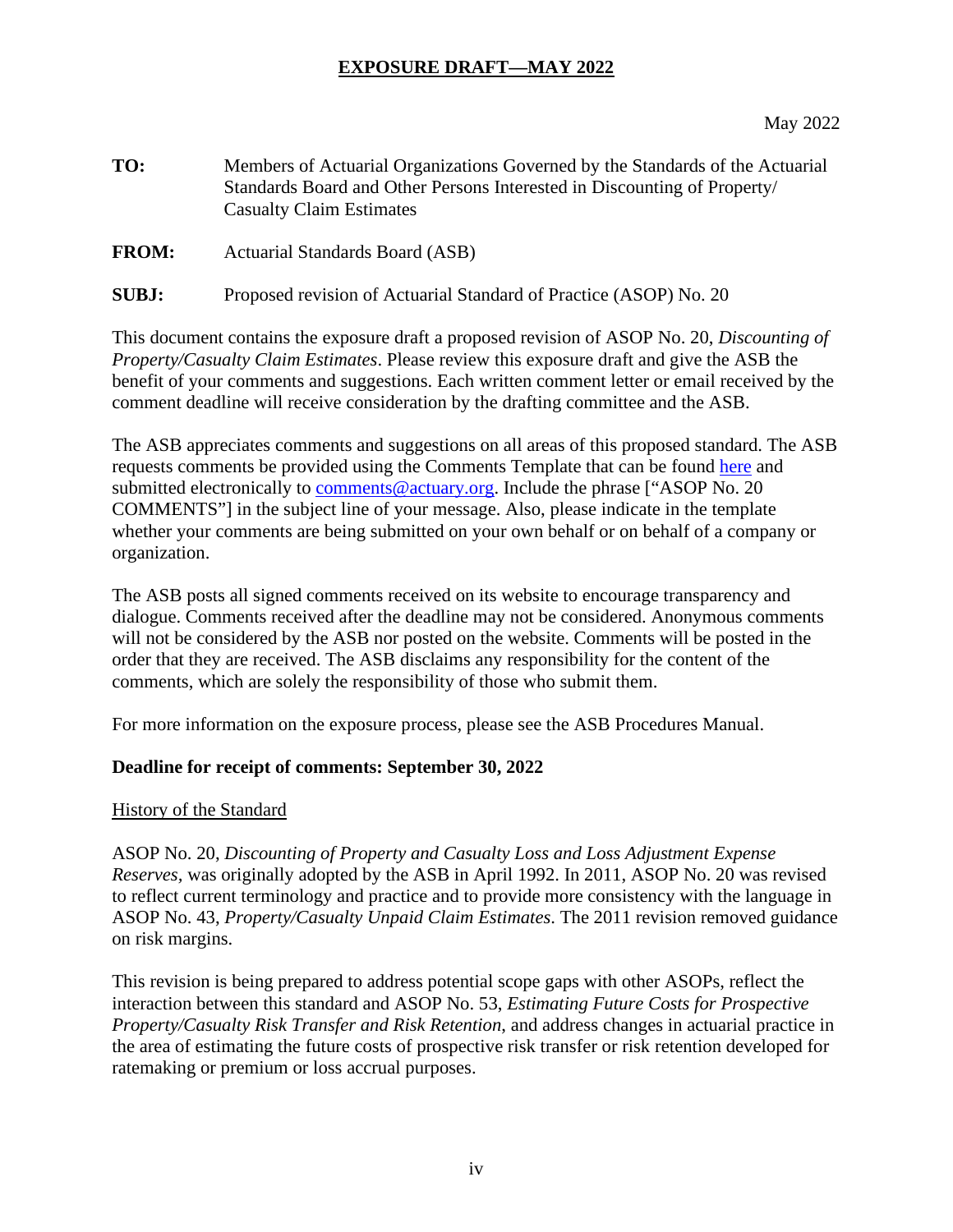#### Notable Changes from the Existing ASOP

Notable changes from the existing ASOP are summarized below. Notable changes do not include additional changes made to improve readability, clarity, or consistency.

- 1. In section 1.2, the scope of the standard has been expanded to include the discounting of future claim estimates for prospective risk transfer or risk retention, as addressed by ASOP No. 53, *Estimating Future Costs for Prospective Property/Casualty Risk Transfer and Risk Retention*.
- 2. In section 2, definitions were added for the following terms: claim estimate, coverage, discounted claim estimate, insurance risk, risk retention, and risk transfer.
- 3. Guidance related to discount rate selection and appropriateness has been added in section 3.4.
- 4. Guidance on risk margins has been reintroduced to the standard and expanded in section 3.5.
- 5. Guidance on reliance has been added in sections 3.8, 3.9, 3.10, and 3.11.
- 6. Guidance on documentation has been updated and expanded in section 3.12.
- 7. In section 4, disclosure requirements were added, mostly to address expanded guidance throughout section 3.

#### Request for Comments

The ASB appreciates comments and suggestions on all areas of this proposed standard submitted through the [Comments Template.](http://www.actuarialstandardsboard.org/asb-comment-template/) Rationale and recommended wording for any suggested changes would be helpful.

The ASB thanks the following members of the 2021 ASB Casualty Committee, who reviewed this exposure draft: Mary Frances Miller, Chair; Benjamin W. Clark, Heather D. Lake, Alan K. Putney, and Robert J. Walling.

The ASB voted in May 2022 to approve this exposure draft.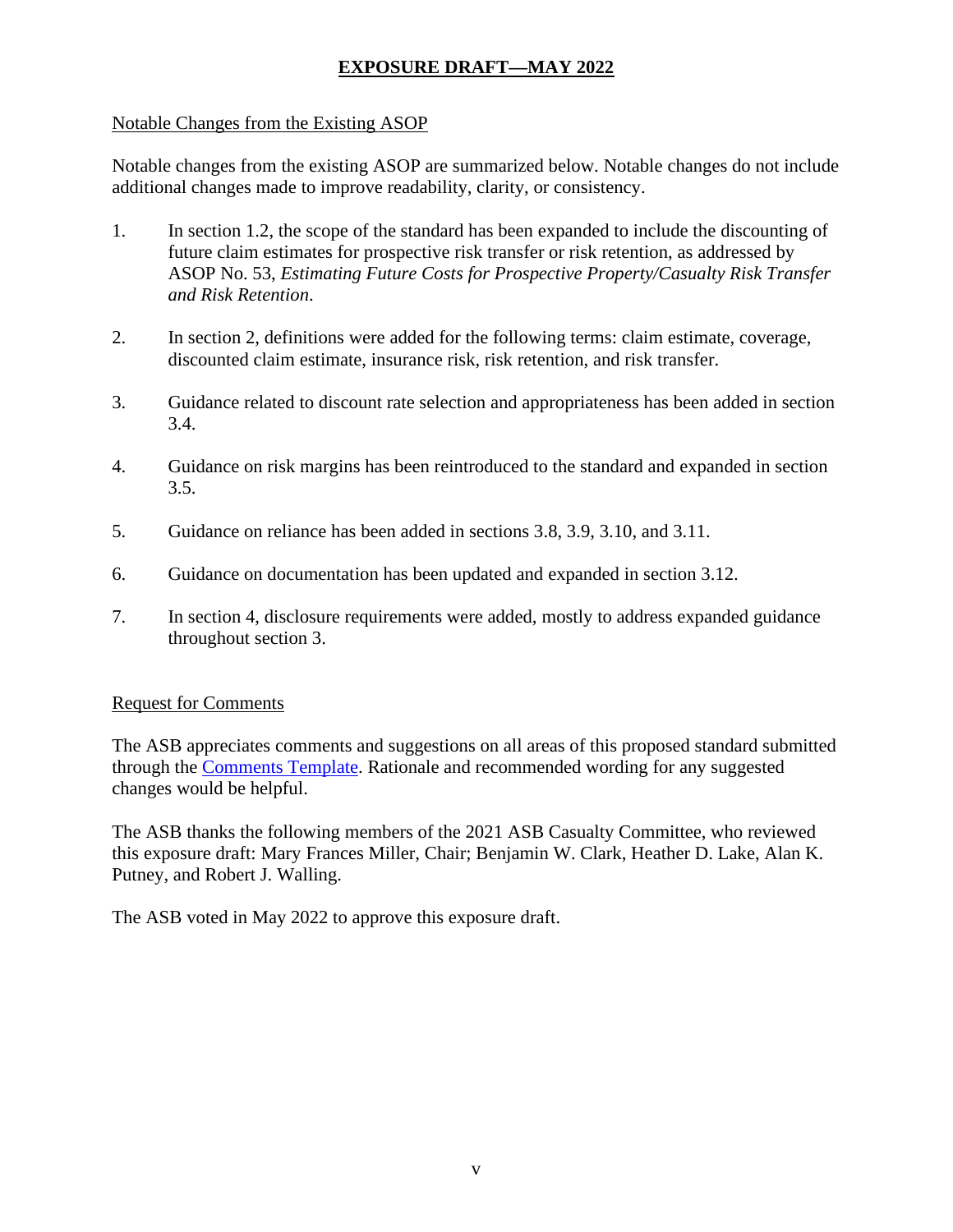Task Force to Revise ASOP No. 20

Robert J. Walling, Chair Benjamin W. Clark David E. Heppen

Casualty Committee of the ASB

Gordon K. Hay, Chair Stacey C. Gotham Norman Niami David E. Heppen Margaret Tiller Sherwood Michelle L. Iarkowski Jane C. Taylor Daniel A. Linton Geoffrey T. Werner

Actuarial Standards Board

Darrell D. Knapp, Chair

Elizabeth K. Brill David E. Neve

Robert M. Damler Christopher F. Noble Kevin M. Dyke Judy K. Stromback Laura A. Hanson Patrick B. Woods

*The Actuarial Standards Board (ASB) sets standards for appropriate actuarial practice in the United States through the development and promulgation of Actuarial Standards of Practice (ASOPs). These ASOPs describe the procedures an actuary should follow when performing actuarial services and identify what the actuary should disclose when communicating the results of those services.*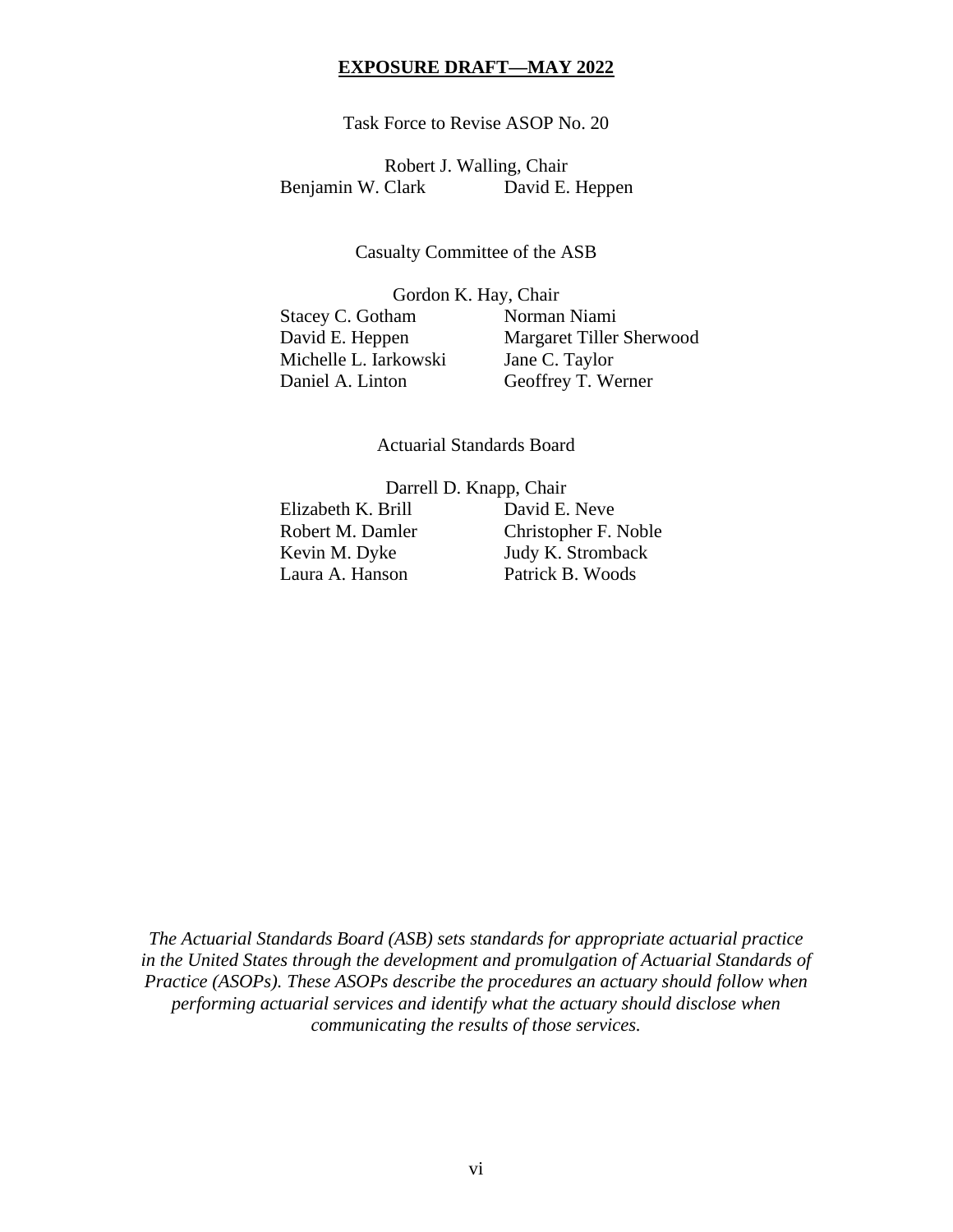#### **PROPOSED REVISION OF ACTUARIAL STANDARD OF PRACTICE NO. 20**

# **DISCOUNTING OF PROPERTY/CASUALTY CLAIM ESTIMATES**

# **STANDARD OF PRACTICE**

#### Section 1. Purpose, Scope, Cross References, and Effective Date

- 1.1 Purpose—This actuarial standard of practice (ASOP or standard) provides guidance to actuaries when performing actuarial services with respect to discounting **claim estimates** for property/casualty **coverages** to a **present value**.
- 1.2 Scope—This standard applies to actuaries when performing actuarial services that involve the discounting of **claim estimates** for property/casualty **coverages** to a **present value**. **Claim estimates** include unpaid **claim estimates** and future **claim estimates**. Unpaid **claim estimates** represent an actuary's estimate of the obligation for future loss and loss adjustment expense payments resulting from claims due to past events. Future **claim estimates** represent an actuary's estimate of loss and loss adjustment expenses associated with prospective property/casualty **risk transfer** or **risk retention**.

This standard applies to actuaries when estimating **discounted claim estimates** for all classes of entities, including self-insureds, insurance companies, reinsurers, and governmental entities. This standard applies to actuaries when estimating discounted gross amounts before recoverables (such as deductibles, ceded reinsurance, and salvage and subrogation), estimates of discounted amounts after such recoverables, and estimates of discounted amounts of such recoverables.

If the actuary's actuarial services involve reviewing **discounted claim estimates** developed by another party, the actuary should use the guidance in section 3 to the extent practicable.

When determining the unpaid **claim estimates**, the actuary should refer to ASOP No. 43, *Property/Casualty Unpaid Claim Estimates*. When determining the future **claim estimates** associated with prospective **risk transfer** or **risk retention**, the actuary should refer to ASOP No. 53, *Estimating Future Costs for Prospective Property/Casualty Risk Transfer and Risk Retention*.

This standard does not address whether the actuary should use **discounted claim estimates** in a specific circumstance.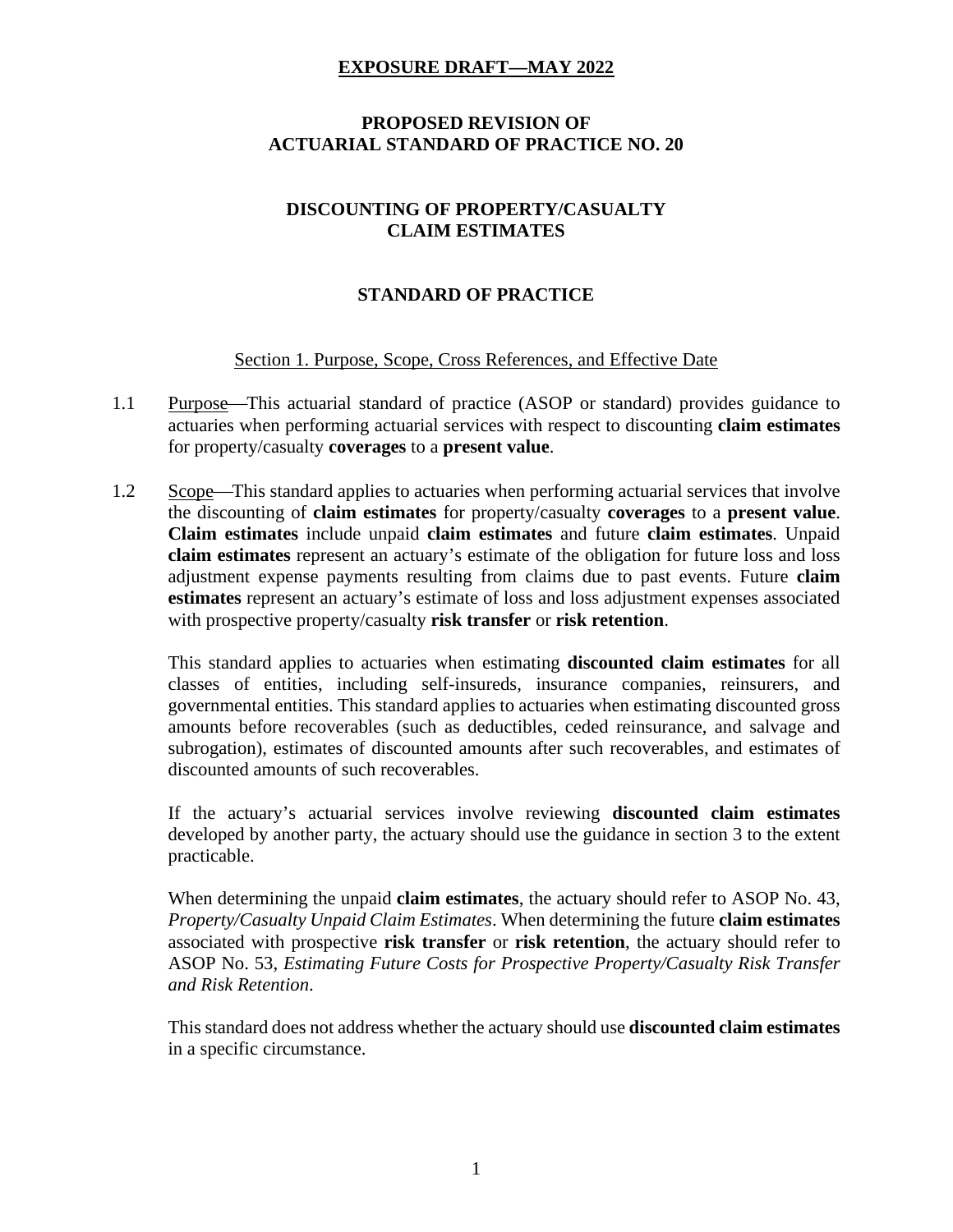This standard does not address whether the actuary should include a **risk margin** in a specific circumstance.

This standard does not apply to actuaries when estimating items that may be a function of **discounted claim estimates** or claim outcomes, including but not limited to loss-based taxes, contingent commissions, and retrospectively rated premiums.

This standard applies to actuaries when providing actuarial services with respect to health benefits associated with state or federal workers' compensation statutes and liability policies. This standard does not apply to actuaries when performing actuarial services with respect to unpaid claims under a "health benefit plan" covered by ASOP No. 5, *Incurred Health and Disability Claims*, ASOP No. 6, *Measuring Retiree Group Benefits Obligations and Determining Retiree Group Benefits Program Periodic Costs or Actuarially Determined Contributions*, or included as "health and disability liabilities" under ASOP No. 42, *Health and Disability Actuarial Assets and Liabilities Other Than Liabilities for Incurred Claims*.

If the actuary determines that the guidance in this standard conflicts with ASOP No. 7, *Analysis of Life, Health, or Property/Casualty Insurer Cash Flows*, this ASOP governs.

If the actuary determines that the guidance in this ASOP conflicts with a cross-practice ASOP (applies to all practice areas), this ASOP governs.

If a conflict exists between this standard and applicable law (statutes, regulations, and other legally binding authority), the actuary should comply with applicable law. If the actuary departs from the guidance set forth in this standard in order to comply with applicable law or for any other reason the actuary deems appropriate, the actuary should refer to section 4.

- 1.3 Cross References—When this standard refers to the provisions of other documents, the reference includes the referenced documents as they may be amended or restated in the future, and any successor to them, by whatever name called. If any amended or restated document differs materially from the originally referenced document, the actuary should consider the guidance in this standard to the extent it is applicable and appropriate.
- 1.4 Effective Date—This standard is effective for any actuarial work product covered by this standard's scope issued on or after four months after adoption by the Actuarial Standards Board.

## Section 2. Definitions

The terms below are defined for use in this actuarial standard of practice and appear in bold throughout the standard.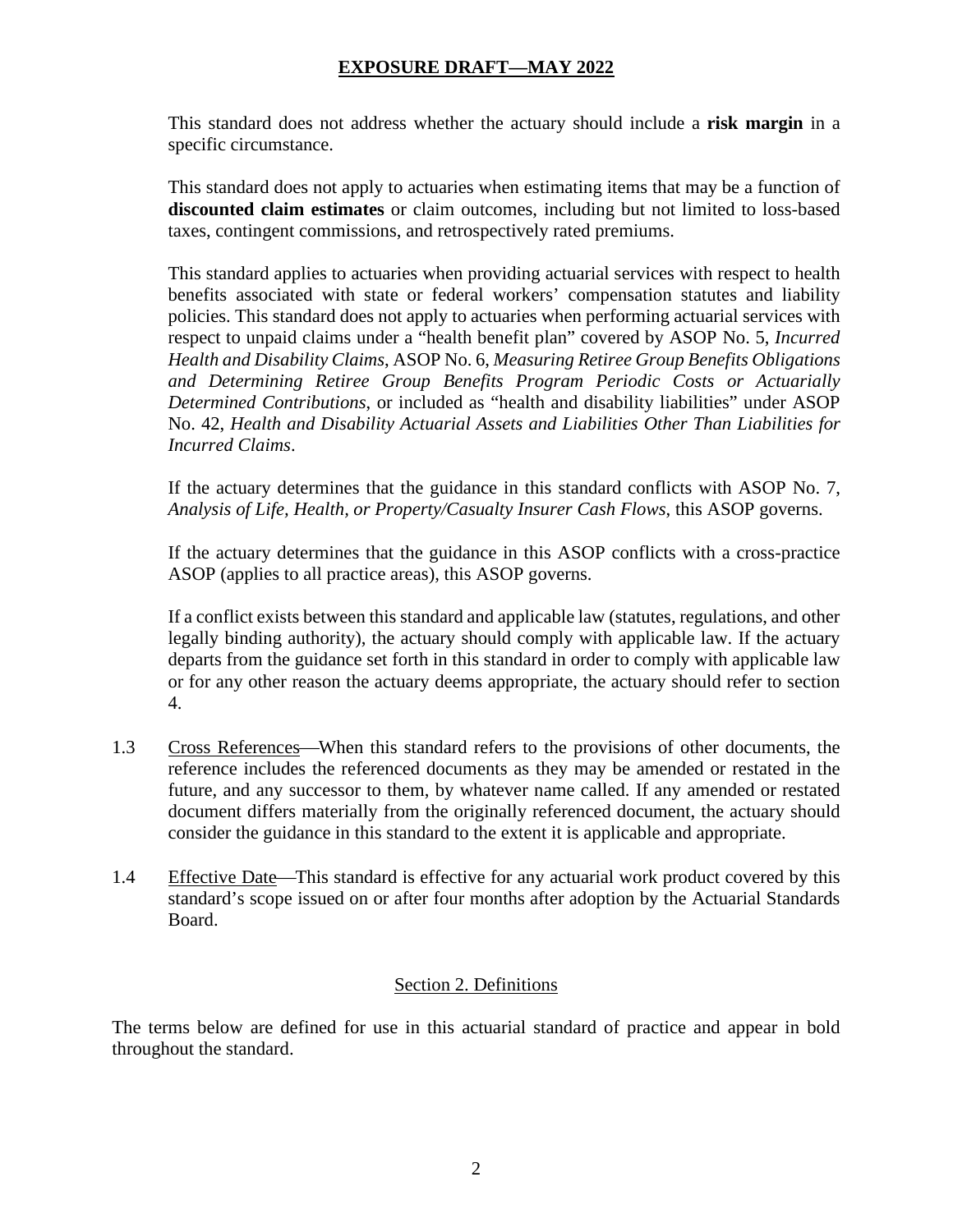- 2.1 Claim Estimate—An actuary's estimate on an undiscounted basis of the obligation for future loss and loss adjustment expense payments resulting from claims due to past events or an actuary's estimate of loss and loss adjustment expenses associated with prospective property/casualty **risk transfer** or **risk retention**.
- 2.2 Coverage—The terms and conditions of a plan or contract, or the requirements of applicable law, that create an obligation to pay benefits, expenses, or claims associated with contingent events.
- 2.3 Discounted Claim Estimate—The actuary's estimate of the **present value** of the **claim estimate**.
- 2.4 Insurance Risk—The extent to which the level or timing of actual insurance cash flows may differ from what is expected. Insurance cash flows are funds from premiums and other non-investment income from insurance operations, and payments for losses, expenses, policyholder dividends and, when the analysis is on a post-tax basis, associated income taxes.
- 2.5 Investment Risk—The extent to which the level or timing of actual investment cash flows may differ from what is expected.
- 2.6 Present Value—The value at a given date of a future claim payment or series of future claim payments, discounted to reflect the time value of money.
- 2.7 Risk-Free Interest Rate—The theoretical rate of return of an investment with zero risk with respect to payment timing and amount.
- 2.8 Risk Margin—A provision for uncertainty in a **claim estimate**. A **risk margin** may be implicit or explicit.
- 2.9 Risk Retention—A risk-management and risk-control strategy for the assessment, management, or financing of retained risk associated with the specific **coverage**. Examples of **risk retention** include individual and group self-insurance and large deductible programs.
- 2.10 Risk Transfer—A risk-management and risk-control strategy, involving legally binding agreements, that shifts responsibility from one party to another or indemnifies one party by another party for the financial obligations associated with the **coverage**. Examples of **risk transfer** include insurance, reinsurance, captive insurance, and loss portfolio transfers.

#### Section 3. Analysis of Issues and Recommended Practices

3.1 Intended Purpose—The actuary should identify the intended purpose of the **discounted claim estimate**, including the date to which the **claim estimate** will be discounted. The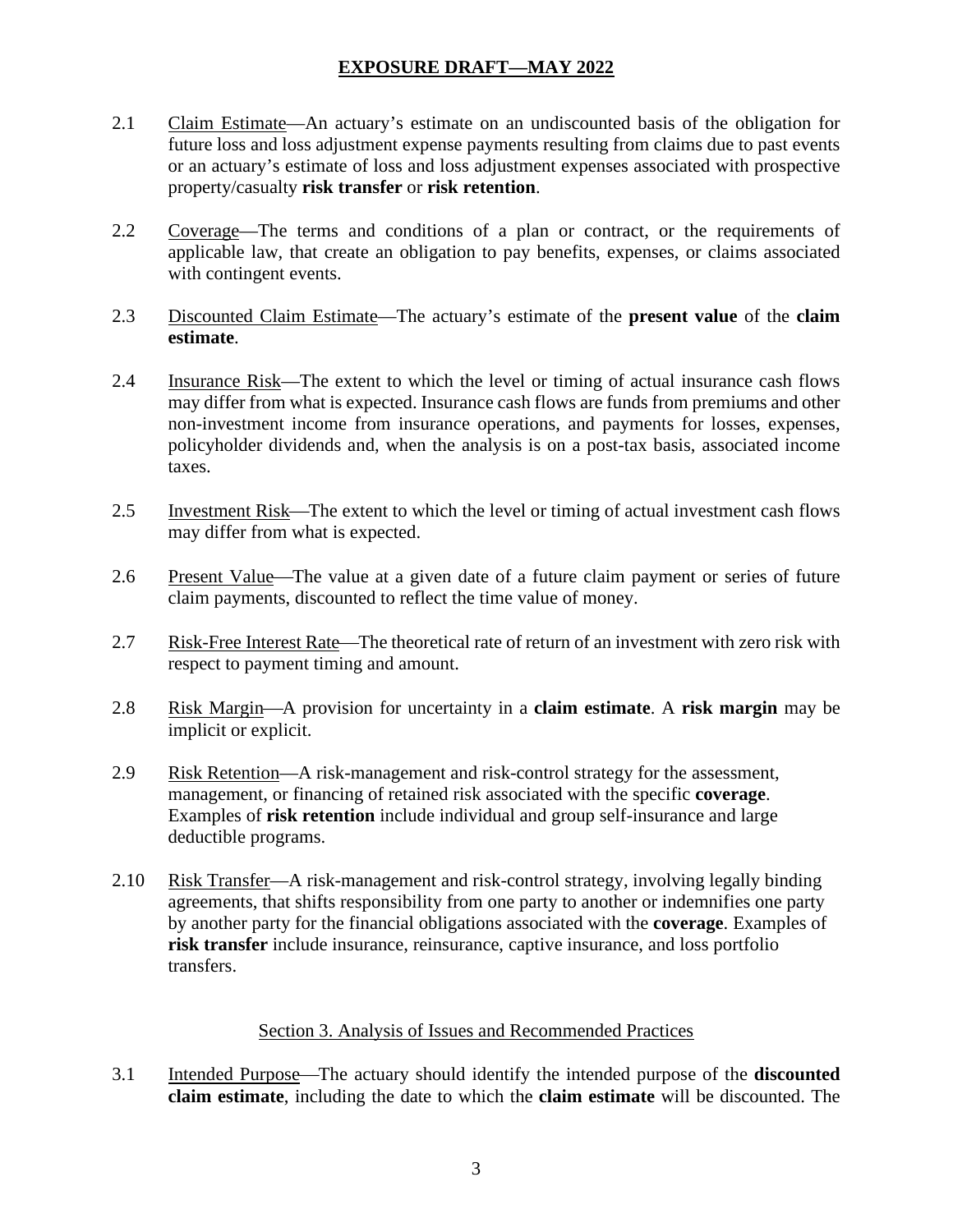actuary should select methods and assumptions in the discounting process that are appropriate for the intended purpose.

- 3.2 Significance of Methods, Models, and Assumptions—When selecting methods, models, and assumptions, the actuary should take into account the relative impact of various methods, models, and assumptions on the **claim estimate** versus the **discounted claim estimate**. For example, a development factor at an advanced maturity (such as a "tail factor") has less impact on a discounted estimate than on an undiscounted estimate. Conversely, a change in the timing of loss payments may have a greater impact on a discounted estimate than on an undiscounted estimate.
- 3.3 Payment Timing—The actuary should use reasonable implicit or explicit assumptions regarding the timing of future payments to derive a **discounted claim estimate**.

The actuary should take into account the sensitivity of the **discounted claim estimate** to the timing of future payments and may use a range of payment pattern assumptions.

- 3.3.1 Unbiased Assumptions—The actuary should use payment pattern assumptions that the actuary expects to have no material bias to underestimation or overestimation of the discounted estimate.
- 3.3.2 Consistency of Assumptions—When appropriate, the actuary should use assumptions in estimating the timing of payments that are consistent with the assumptions used in developing the **claim estimate**.
- 3.3.3 Consistency of Estimates—The actuary should use cumulative payments for discounting that are consistent with the **claim estimate**, even if the **claim estimate** has not been derived by techniques based on payment data.
- 3.3.4 Consistency with Expected Future Conditions—The actuary should determine estimates of the timing of payments that are consistent with conditions expected to prevail during the future payment period. These estimates may reflect past data or projections of future trends in payment timing. If conditions are expected to be different from those prevailing during the historical evaluation period, the actuary should make appropriate adjustments to the payment patterns.
- 3.3.5 Data—The actuary should refer to ASOP No. 23, *Data Quality*, with respect to selection of data to be used in developing the payment pattern, relying on data supplied by others, reviewing data, and using data.
- 3.3.6 Recoverables—The actuary should take into account the timing and amount of expected recoverables (for example, deductibles, ceded reinsurance, and salvage and subrogation) to the extent appropriate.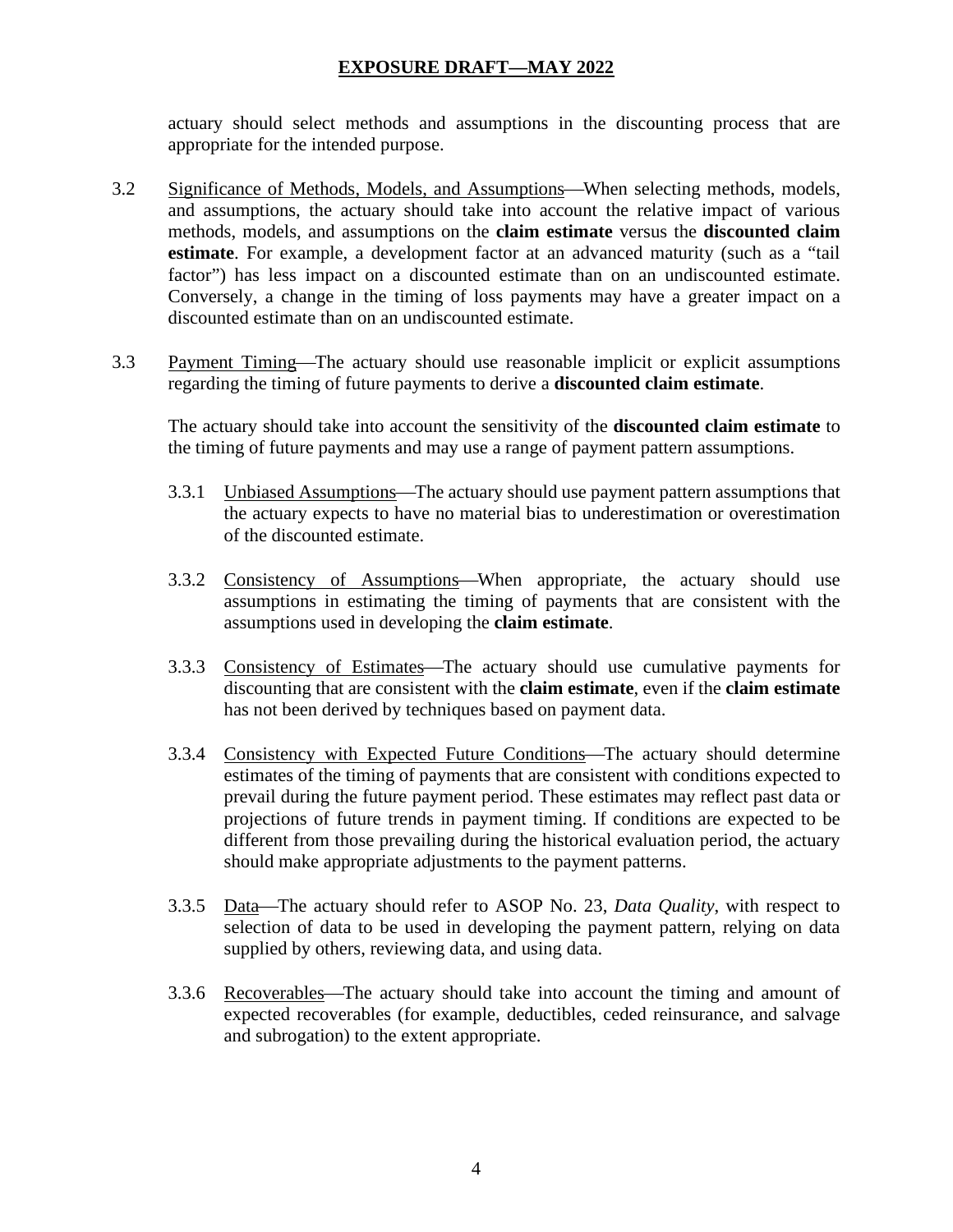- 3.3.7 Unpaid or Future Claim Components—The actuary should take into account components that may have a material effect on the timing and amount of future payments, such as **coverage**, accident period, and claim adjustment expense.
- 3.4 Discount Rates—The actuary should use reasonable discount rates to derive **discounted claim estimates**. A discount rate may be a single rate or a series of rates, such as a yield curve. A range of discount rates may be reasonable.
	- 3.4.1 Selection of Discount Rates—The actuary should select discount rates that are appropriate for the intended purpose. When selecting discount rates, the actuary should consider using one or more of the following approaches:
		- a. Risk-Free Approach—This approach utilizes **risk-free interest rates**. **Risk-free interest rates** can be approximated by rates of investment return available on fixed-income assets having low **investment risk** and timing characteristics comparable to the selected payment timing pattern.
		- b. Portfolio Approach—The selected discount rates in this approach are based on the anticipated return from a selected portfolio of assets. The portfolio of assets may reflect the actual assets supporting the **claim estimates** to be discounted. Alternatively, the portfolio of assets may represent a notional portfolio that the actuary deems to be appropriate based on the characteristics of the notional assets in relation to the **claim estimates** to be discounted.

In determining the appropriateness of a portfolio rate of return as the basis for the selected discount rate, the actuary should refer to ASOP No. 7 for guidance on issues and considerations associated with asset characteristics. The actuary should take into account, to the extent appropriate, the relationships between the book value and market value of assets, between the anticipated portfolio rates of return and market rates of return, and between the maturities of the assets and the estimated timing of future payments.

Portfolio rates of return should be net of investment expenses.

- c. Discount Rates Selected by Another Party—When using discount rates selected by another party, the actuary should review the rates for reasonableness. If, in the actuary's judgment, the discount rate selected by the party is not reasonable or the actuary cannot determine whether it is reasonable, the actuary should refer to ASOP No. 41, *Actuarial Communications*.
- d. Other Approaches—Other approaches may be appropriate based on the purpose of the assignment or other circumstances.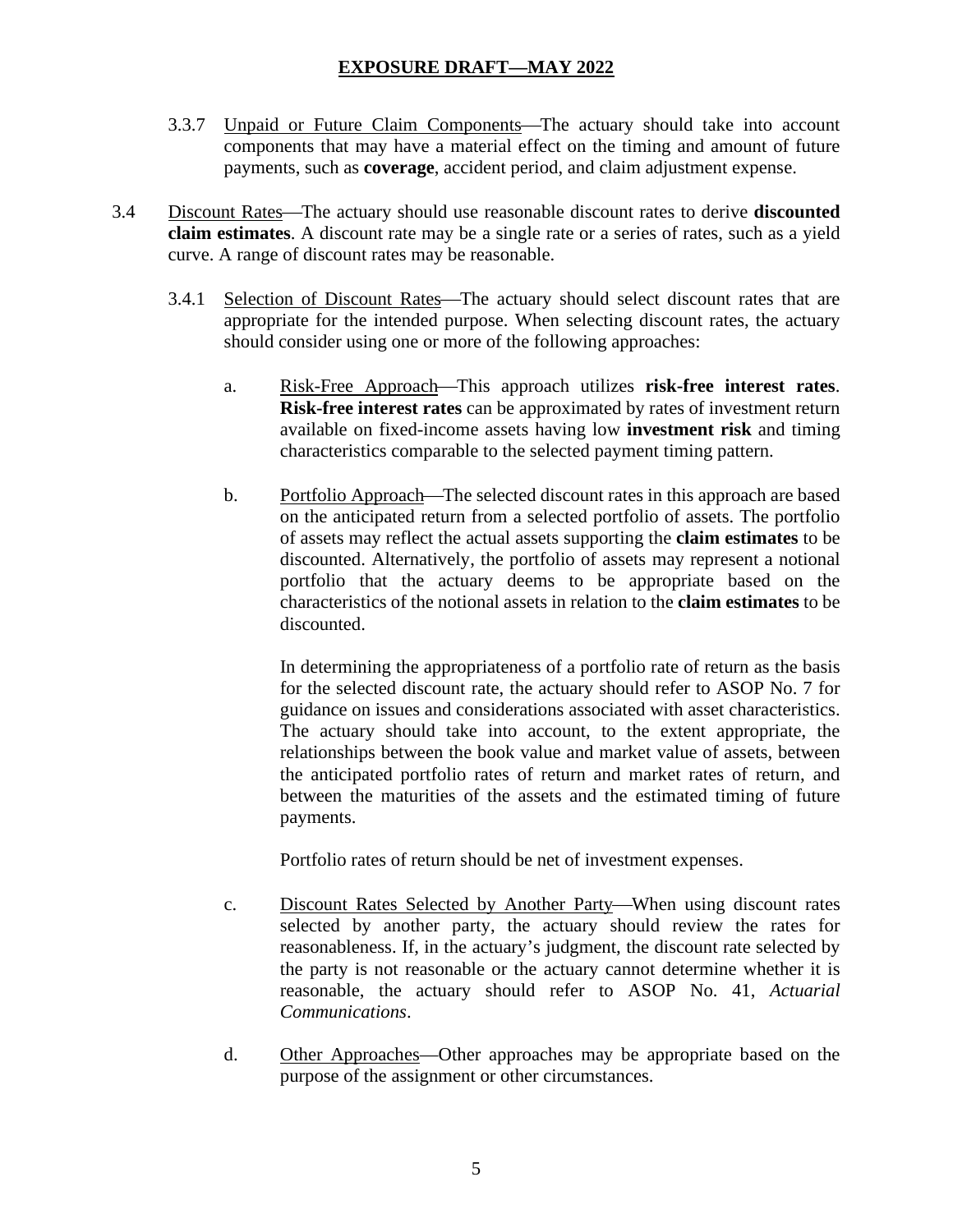- 3.4.2 Consideration of Economic Conditions—When selecting the discount rate assumption, the actuary should take into account various economic conditions including, but not limited to, inflation, inflation risk, and macroeconomic conditions. The actuary should consider taking into account the impact of shortterm versus long-term returns on the **discounted claim estimate**, recognizing that long-term returns are generally more uncertain than short-term returns. If appropriate, the actuary should consider adjusting the discount rate(s) in order to reflect the uncertainty in future economic conditions.
- 3.5 Risk Margins—The actuary should consider including **risk margins** in a **discounted claim estimate**. Discounting a reasonable undiscounted estimate may result in an inadequate discounted estimate, unless appropriate **risk margins** are included.

The actuary should take into account the following regarding the inclusion of **risk margins** consistent with applicable law and accounting standards:

- a. Considerations in Determining the Amount of Risk Margin—When determining the amount of **risk margin**, the actuary should take into account the increase in uncertainty associated with the discounting calculation, as well as the decrease in the implicit **risk margin** in the **discounted claim estimate**. Discounting a **claim estimate** reduces the implicit **risk margin** by the difference between the undiscounted value and the discounted value. The discounting process itself also introduces additional uncertainties, such as those associated with claim payment timing and discount rate selection.
- b. Implicit and Explicit Risk Margins—The actuary may introduce implicit **risk margins** in the selection of the **claim estimate**, the payment pattern, or the discount rate. The actuary may include explicit **risk margins** as an absolute amount (for example, stated percentile of distribution, a fixed amount, or stated percentage load above expected) or through an explicit adjustment to the selected discount rate(s). The resulting adjusted discount rate may also include an implicit **risk margin** contemplating **investment risk** or **insurance risk**.
- 3.6 Significant Limitations—The actuary should identify any significant limitations that constrained the actuary's **discounted claim estimate** analysis if, in the actuary's professional judgment, there is a significant risk that a more in-depth analysis would produce a materially different result.
- 3.7 Changes in Methods, Models, and Assumptions—In the case when the **discounted claim estimate** is an update of a previous estimate, the actuary should identify changes in methods, models, or assumptions that the actuary believes to have a material impact on the **discounted claim estimate** and the reasons for such changes to the extent known by the actuary. This standard does not require the actuary to measure or quantify the impact of such changes.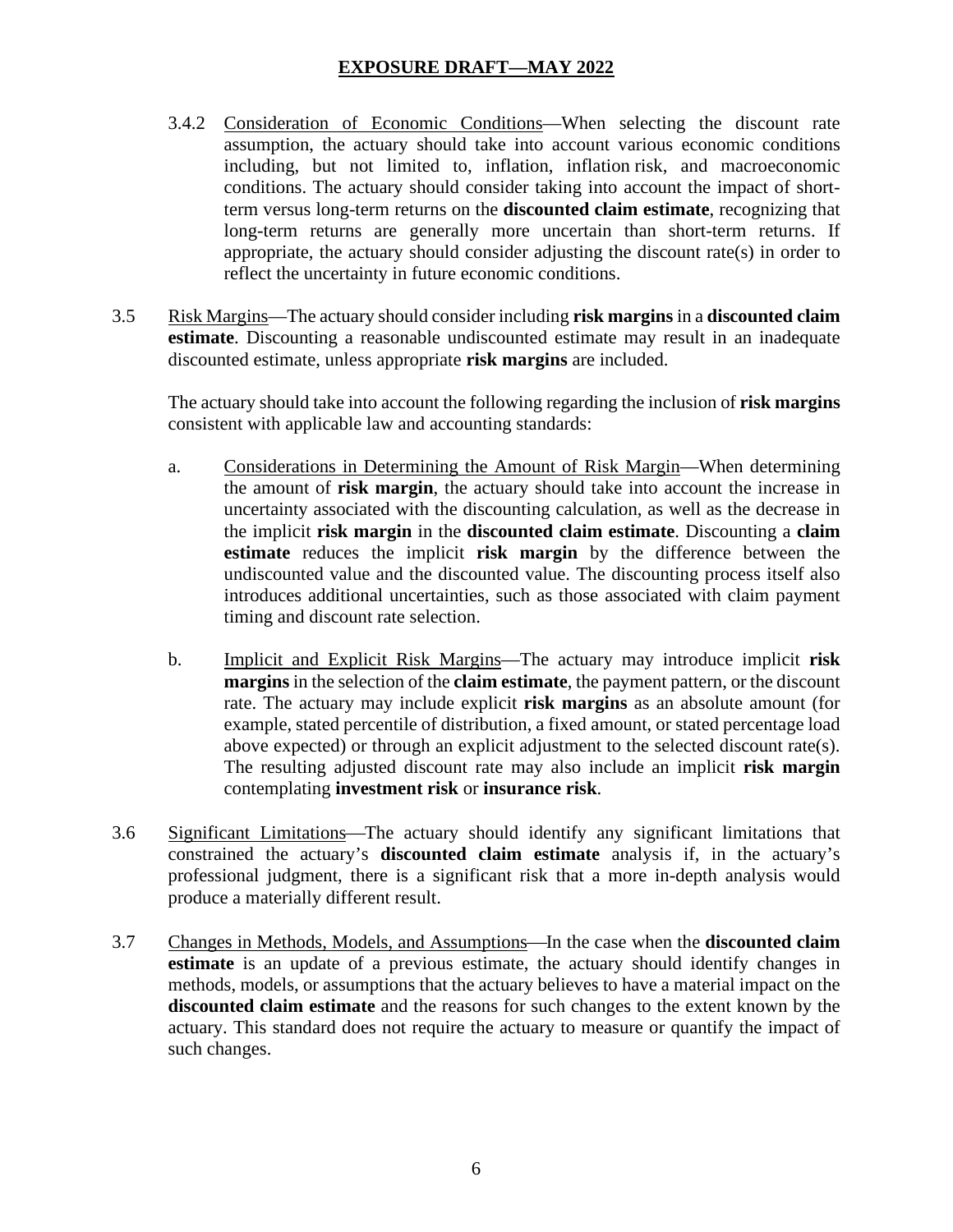- 3.8 Reliance on Methods, Models, or Assumptions Selected by Another Party—When relying on methods, models, or assumptions selected by another party, the actuary should refer to ASOP Nos. 41 and 56, *Modeling*, for guidance.
- 3.9 Reliance on Others for Data, Projections, and Supporting Analysis—The actuary may rely on data, projections, and supporting analysis supplied by others. When practicable, the actuary should review the data, projections, and supporting analysis for reasonableness and consistency. For further guidance, the actuary should refer to ASOP Nos. 23 and 41.
- 3.10 Reliance on Another Actuary—The actuary may rely on another actuary who has developed the **claim estimate**, estimated payout pattern(s), the discount rate(s), or the **risk margin**(s). However, the relying actuary should be reasonably satisfied that the other actuary is qualified to perform the actuarial service(s), the actuarial service was performed in accordance with applicable ASOPs, and the actuarial service performed is appropriate for the project's objective.
- 3.11 Reliance on Expertise of Others—An actuary may rely on the expertise of others (including actuaries not performing actuarial services) in the fields of knowledge used in the development of the **claim estimate**, estimated payout pattern(s), discount rate(s), or the **risk margin**(s). In determining the appropriate level of such reliance, the actuary should take into account the following:
	- a. whether the individual or individuals upon whom the actuary is relying has expertise in the applicable field; and
	- b. the extent to which the development of the **claim estimate**, estimated payout pattern(s), discount rate(s), or the **risk margin**(s) has been reviewed or opined on by others with expertise in the applicable field, including commonly known significant differences of opinion among others with expertise concerning aspects of the development of the above items that could be material to the actuary's use of them.
- 3.12 Documentation—The actuary should prepare and retain documentation to support compliance with the requirements of section 3 and the disclosure requirements of section 4. The actuary should prepare such documentation in a form such that another actuary qualified in the same practice area could assess the reasonableness of the actuary's work. The degree of such documentation should be based on the professional judgment of the actuary and may vary with the complexity and purpose of the actuarial services. In addition, the actuary should refer to ASOP No. 41 for guidance related to the retention of file material other than that which is to be disclosed under section 4.

## Section 4. Communications and Disclosures

4.1 Required Disclosures in an Actuarial Report—When issuing an actuarial report to which this standard applies, the actuary should consider the intended purpose or use of the **discounted claim estimate** and refer to ASOP Nos. 7, 23, 41, and 56.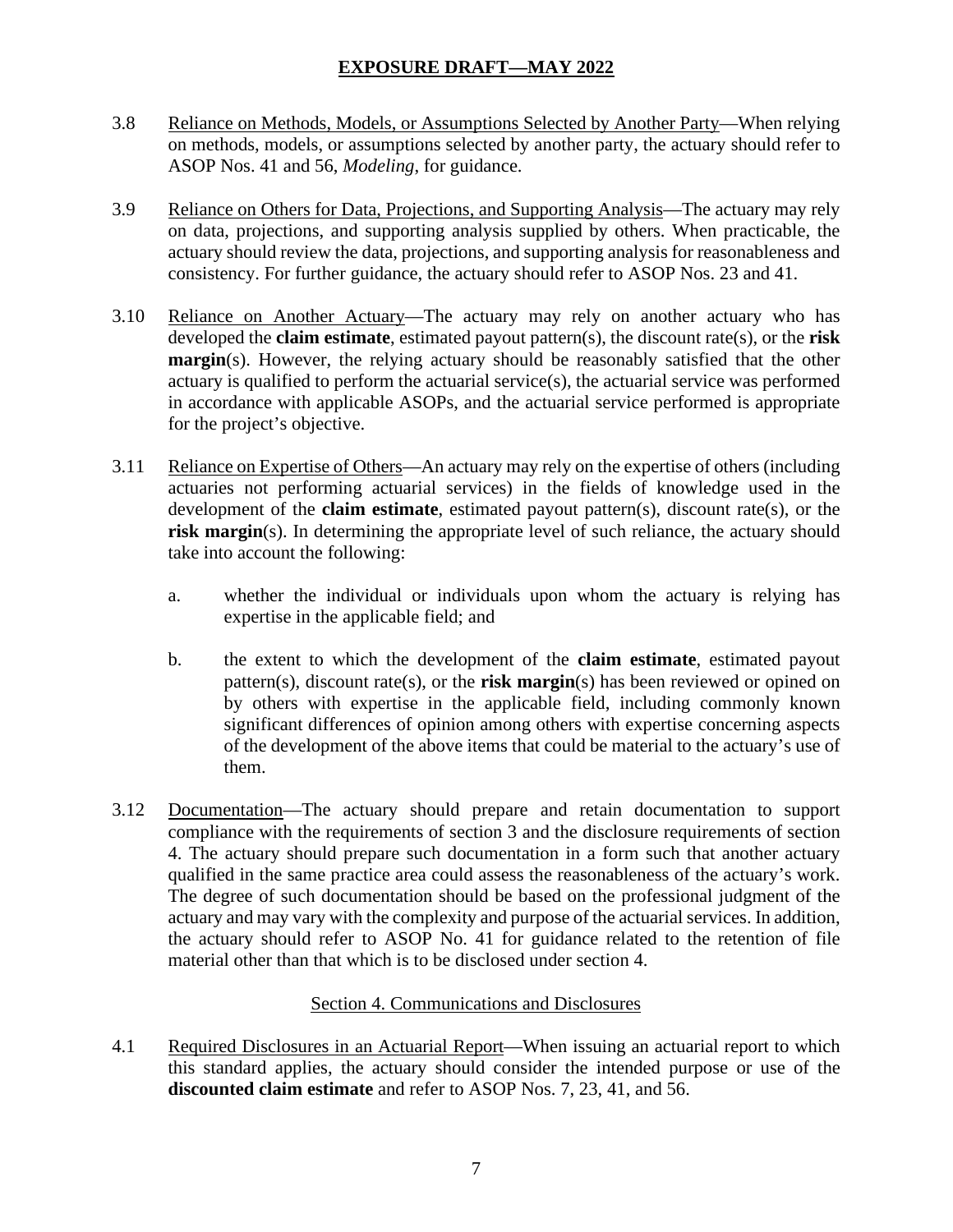In addition, the actuary should disclose the following in such actuarial reports, if applicable:

- a. the **claim estimate**, the associated **discounted claim estimate**, and the intended purpose of the **discounted claim estimate**, including the date to which the **claim estimate** is discounted (see section 3.1);
- b. material differences, if any, between the methods, models, and assumptions underlying the **claim estimate** and the **discounted claim estimate** (see section 3.2);
- c. the payment timing assumptions and the basis for those assumptions (see section 3.3);
- d. specific significant risks and uncertainties, if any, with regard to actual timing of future payments (see section 3.3);
- e. the discount rate assumptions and the basis for those assumptions (see section 3.4);
- f. the basis of the range of estimates, if the actuary provides a range (see section 3.4);
- g. whether the discount rate was requested by another party and if, in the actuary's professional judgment, the discount rate is not reasonable (see section 3.4.1[c]);
- h. whether the **discounted claim estimate** includes a **risk margin**, and the basis for any explicit **risk margin** (see section 3.5);
- i. any significant limitations that constrained the actuary's **discounted claim estimate** analysis (see section 3.6);
- j. changes in methods, models, or assumptions that the actuary believes to have a material impact on the **discounted claim estimate** and the reasons for such changes to the extent known by the actuary, if the **discounted claim estimate** is an update of a previous estimate (see section 3.7);
- m. the extent of any reliance on assumptions or methods selected by another party (see section 3.8):
- n. the extent of any reliance on others for data, projections, and supporting analysis (see section 3.9);
- o. the extent of any reliance on another actuary (see section 3.10); and
- p. the extent of any reliance on expertise of others (see section 3.11).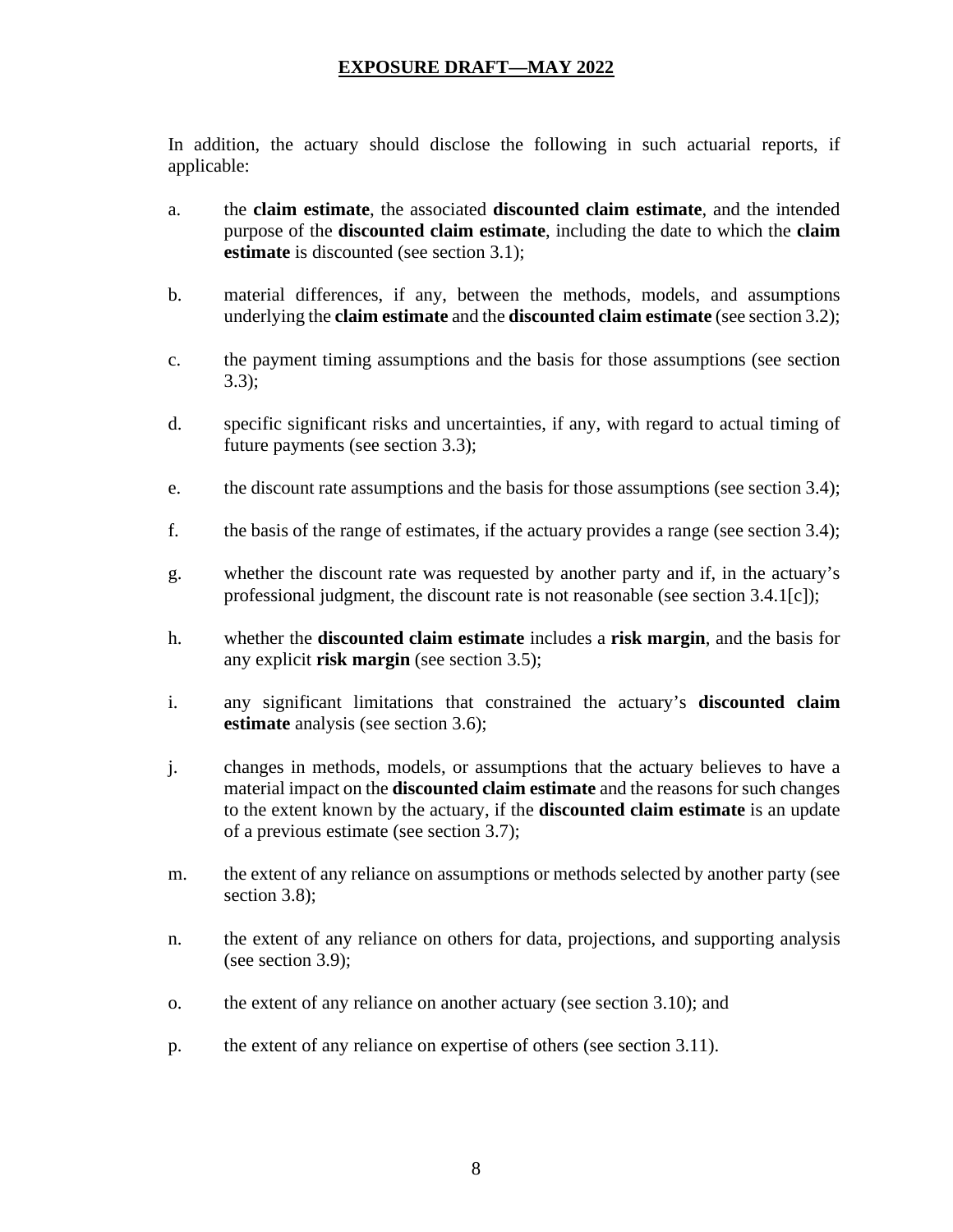- 4.2 Additional Disclosures in an Actuarial Report—The actuary also should include disclosures in accordance with ASOP No. 41 in an actuarial report for the following circumstances:
	- a. if any material assumption or method was prescribed by applicable law (statutes, regulations, and other legally binding authority) or accounting standards;
	- b. if the actuary states reliance on other sources and thereby disclaims responsibility for any material assumption or method selected by a party other than the actuary; and
	- c. if in the actuary's professional judgment, the actuary has deviated materially from the guidance of this standard.
- 4.3 Confidential Information—Nothing in this standard is intended to require the actuary to disclose confidential information.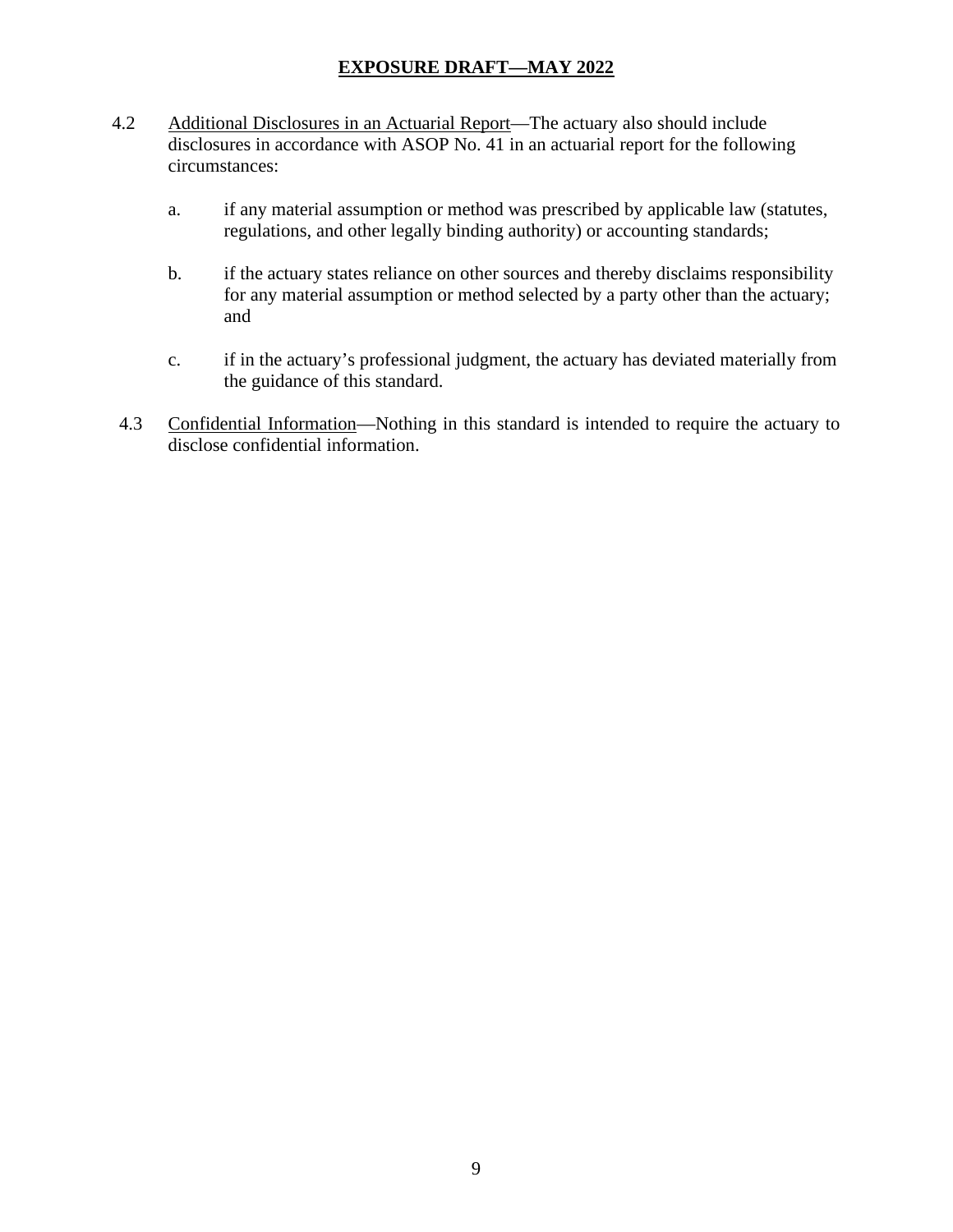## **Appendix**

#### **Background and Current Practices**

Note: This appendix is provided for informational purposes, but is not part of the standard of practice.

#### Background

In 1992, the Actuarial Standards Board (ASB) issued ASOP No. 20, *Discounting of Property and Casualty Loss and Loss Adjustment Expense Reserves*. Prior to that, there was no standard of practice concerning discounting of property and casualty loss and loss adjustment expense reserves. Since the issuance of ASOP No. 20, the ASB has issued ASOP No. 36, *Statements of Actuarial Opinion Regarding Property/Casualty Loss and Loss Adjustment Expense Reserves,* and ASOP No. 43, *Property/Casualty Unpaid Claim Estimates*. The 2012 revision of ASOP No. 20 provided more consistency with the language in these two ASOPs and updated guidance for the increased use of discounting related to fair value calculations.

In 2017, the ASB issued ASOP No. 53, *Estimating Future Costs for Prospective Property/ Casualty Risk Transfer and Risk Retention.* This standard provides guidance for actuaries engaged in loss accrual determinations, premium setting, and ratemaking assignments. The introduction of this standard highlighted the need to extend the guidance of ASOP No. 20 to these types of actuarial work products in a manner similar to the ties to ASOP Nos. 36 and 43. In practice, a wide variety of loss reserving and loss funding or ratemaking assignments are performed concurrently using the same data and similar methods and assumptions. In the context of ratemaking, this standard may provide guidance on the discounting of the loss and loss adjustment expense components.

One challenge related to discounting is that the appropriateness of discounting varies greatly depending on the line(s) of insurance coverage, the type of risk financing or risk retention mechanism, the applicable financial reporting and accounting standards, and even the intended use of the work product (for example, insurance company valuation versus statutory loss reserving). As a result, the use of discounting is inexorably tied to the context of the assignment. Traditionally, for admitted U.S. property and casualty insurance companies, unpaid claim estimates have not been discounted except in certain narrowly defined circumstances. However, in a wide and growing variety of other circumstances discounting is commonplace. In 1986, the U.S. Congress passed legislation prescribing discounting procedures for income-tax purposes. In the past, most state insurance departments prohibited discounting; some departments have permitted discounting for some lines of business. While the National Association of Insurance Commissioners (NAIC) has consistently been opposed to discounting except in certain specific circumstances, other regulators have moved to requiring discounting. The various applicable accounting standards organizations have taken a similarly divergent set of positions in their standards.

Historically, the issue of reserve discounting has been closely related to the issue of risk margins. Undiscounted reserves are often considered to contain a needed implicit risk margin in the